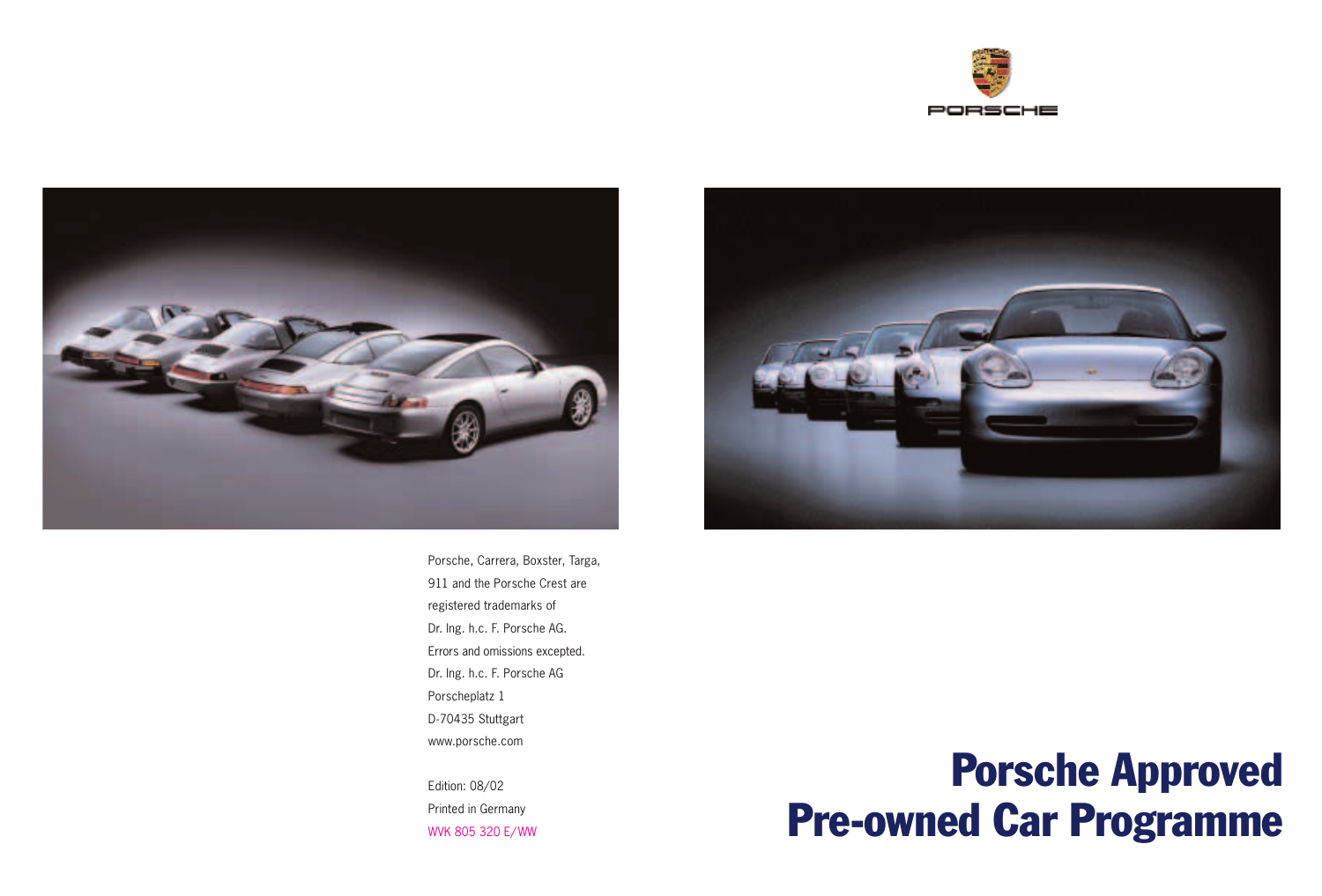## Every Porsche has lasting appeal.

## Porsche Approved Pre-owned Car Programme.

#### **Contents**

| <b>Porsche Approved Pre-owned Car Programme</b>                       | 3      |
|-----------------------------------------------------------------------|--------|
| <b>Our commitment to quality</b><br><b>Pre-owned Porsche Warranty</b> | 4<br>9 |
|                                                                       |        |
| <b>International Porsche Locator</b>                                  | 12     |
| <b>Service</b>                                                        | 15     |

The Porsche marque has long been recognised for its exclusive and individual sports cars, designed to offer outstanding performance and superior technology as well as high quality and lasting appeal. This is demonstrated by the fact that more than 60% of all Porsche vehicles ever built are still on the road today.

This is also reflected in the Porsche Approved Pre-owned Car Programme. As part of this comprehensive service, every pre-owned Porsche is subjected to a rigorous inspection based on the same standards of quality and workmanship we apply on every new Porsche. Pre-owned vehicles must fully satisfy a range of exacting criteria and be able to

demonstrate the levels of safety, reliability and performance that you would expect from any Porsche.

With Porsche Approved, we offer you the added peace of mind that makes owning and driving a pre-owned Porsche so much more enjoyable.

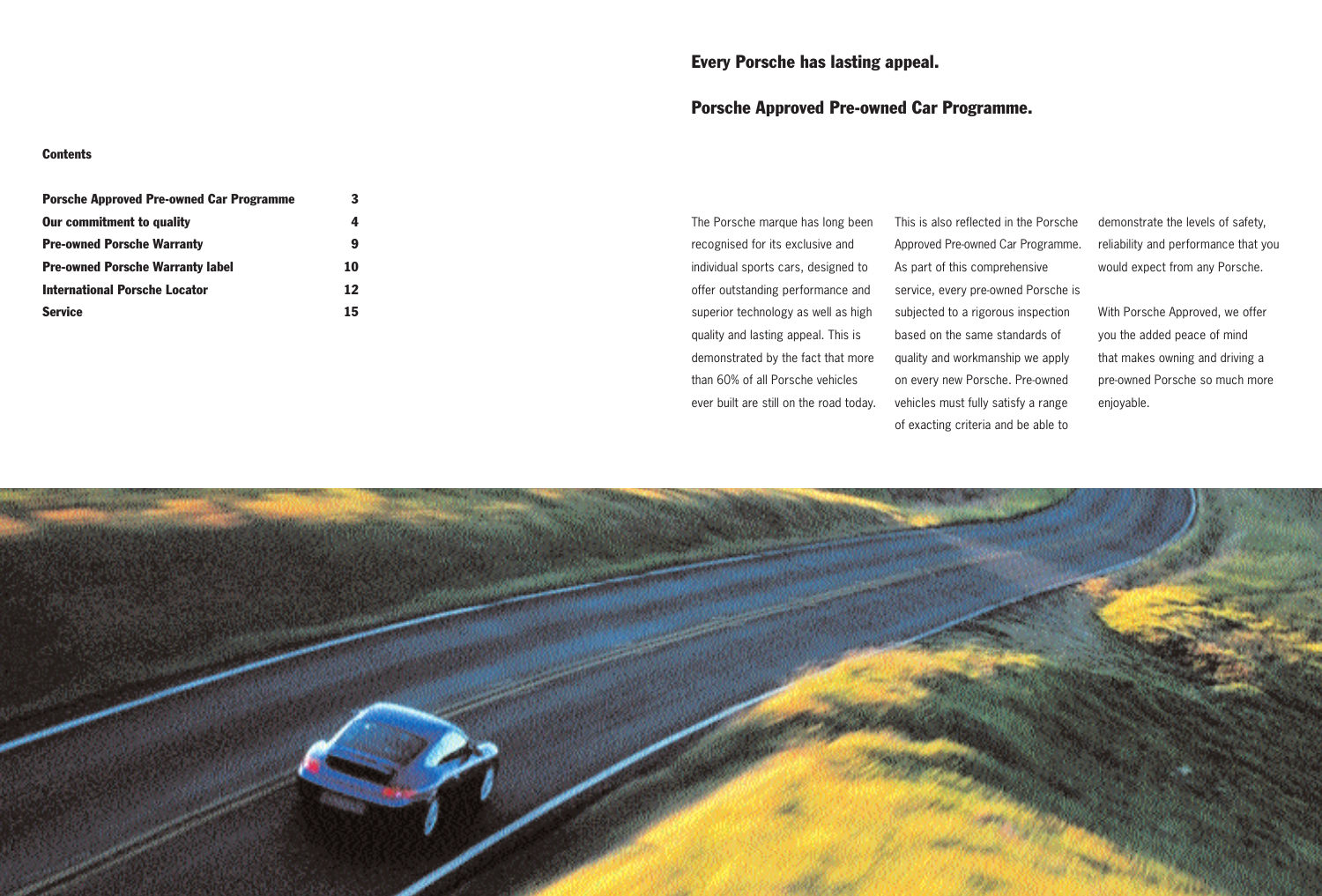#### Our commitment to quality.

Our sports cars have been captivating people for generations, not least due to their excellent record in terms of quality, safety and longevity. These values are always considered to be of prime importance by Porsche dealers when inspecting a pre-owned vehicle.

As part of the Porsche Approved Pre-owned Car Programme, Porsche dealers perform strict checks on all pre-owned vehicles to ensure that they are in the best possible condition. Using a globally recognised checklist, we carry out more than 100 individual checks before producing a detailed test report. These checks cover a number of aspects including the overall condition of the vehicle, fluid levels, electrical and mechanical functions, and a test drive.

**ALCOHOL:** 

With the Porsche Approved Pre-Owned Car Programme, you can rest assured that your pre-owned Porsche will not only look good, it will also remain in excellent technical condition.

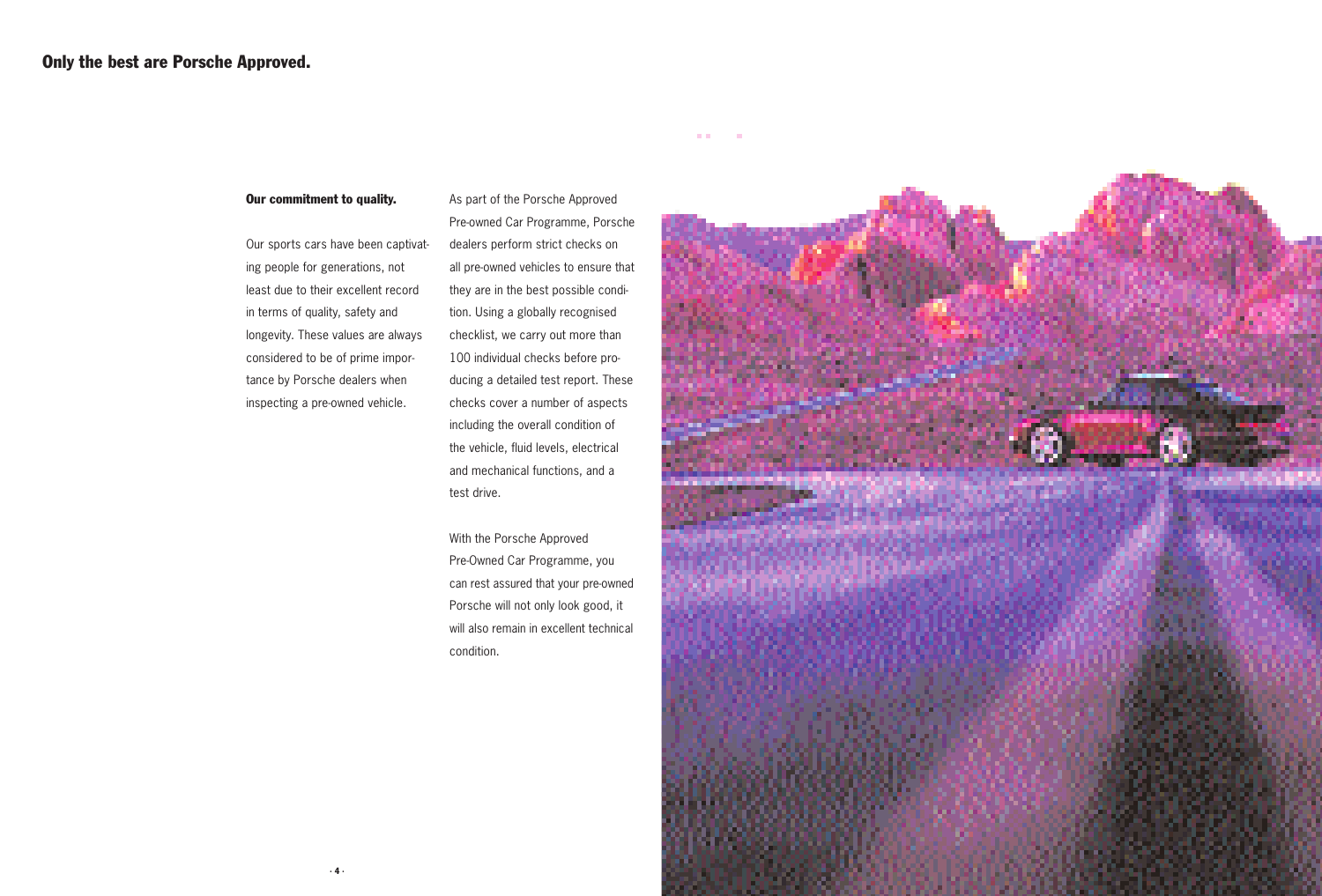The inspection checklist used to assess vehicles as part of the Porsche Approved Pre-owned Car Programme is also the basis for carrying out any necessary service and repair work with the utmost

care and professionalism. Our uncompromising standards are implemented around the world to ensure that every pre-owned Porsche is of the highest possible quality.

The extent of the repair work carried out depends on the technical faults identified in the test report, as well as the current age, mileage and general condition of the vehicle. Naturally, cosmetic defects

such as scratches in the paintwork are also corrected as part of the service.

As a result, you can expect a preowned car from Porsche to be as reliable and appealing now as it was the day it left the factory.

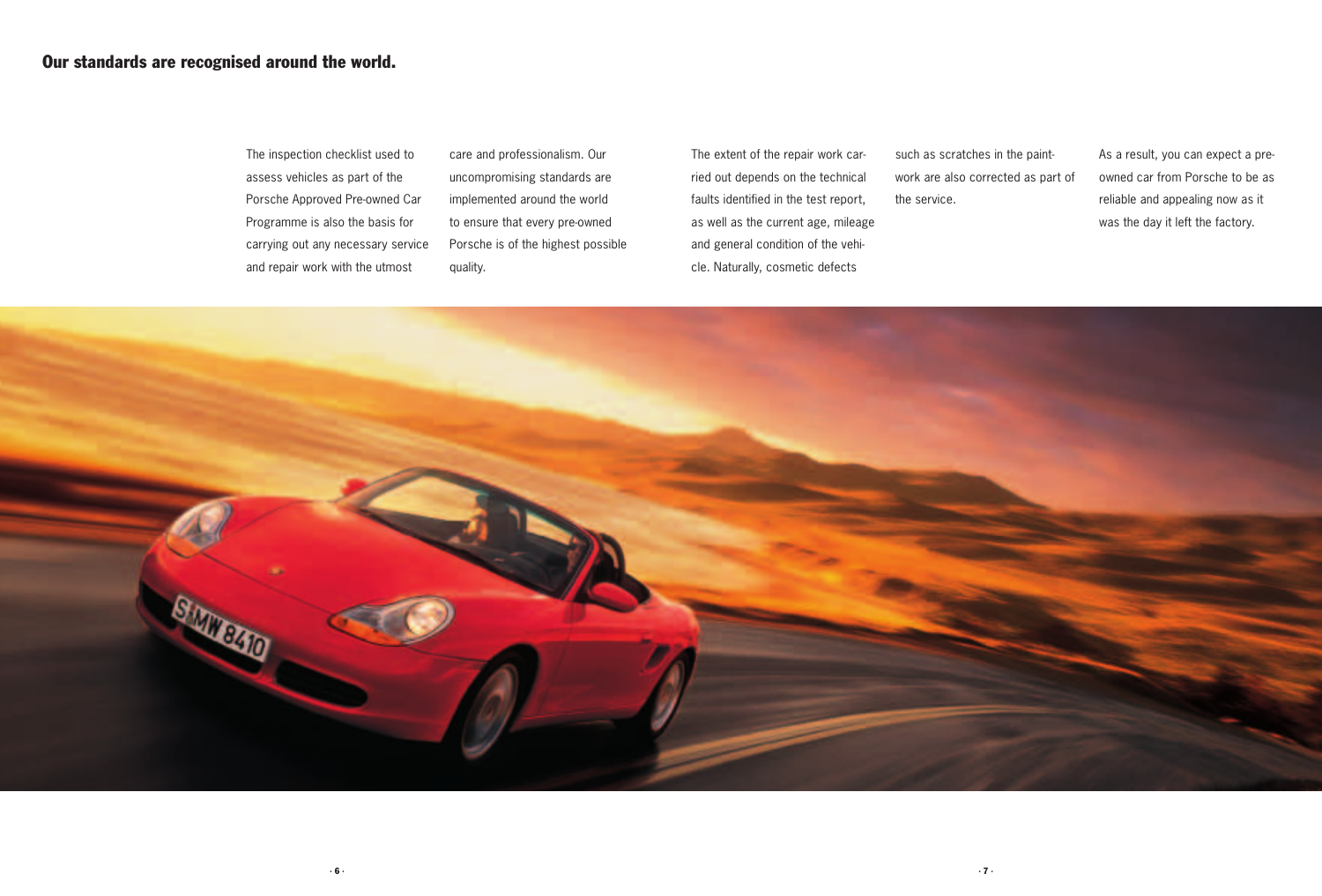

## A guaranteed mark of quality.

#### Pre-owned Porsche Warranty.

60% of all Porsche vehicles ever built are still on the road today. This is a clear indication that we are committed to exceptional performance and reliability. So much so, we'd like to give you that commitment in writing.

All pre-owned Porsche cars are therefore issued with a warranty, which is recognised and accepted by Porsche dealers around the world.

This warranty is available on all Porsche vehicles aged between one and nine years old, with a total mileage of less than 125,000 miles (200,000 km). To qualify, vehicles must complete an exhaustive multicheck examination, and any faults covered by the warranty must be repaired.

The warranty covers an extensive list of parts and components. Other benefits include unlimited mileage

during the warranty period, as well as zero excess on all parts and labour covered by the warranty up to the current market value of your car. What's more, in the event of a claim we'll meet all approved costs directly.

from the date your standard factory warranty expires. Provided your car still meets our warranty conditions, you can also purchase an extended 12-month warranty as many as eight weeks prior to expiry.

#### Porsche Assistance\*.

Your Pre-owned Porsche Warranty also comes with Porsche Assistance, an exclusive support service that offers added security when travelling at home or abroad. In addition to breakdown and accident assistance, transport and recovery, the package includes a range of other insurance services.

The warranty does not cover:

- Maintenance work that is not part of an authorised warranty claim
- Wear and tear
- Damage caused by improper or excessive use
- Vehicles with modifications not approved by Porsche
- Vehicles that have not been serviced in accordance with the Guarantee and Maintenance booklet
- Vehicles that have not been serviced in line with the manufacturer's recommendations

The Pre-owned Porsche Warranty is valid for a period of 12 months. If your pre-owned Porsche is less than two years old, cover will commence

\*Availability may vary from country to country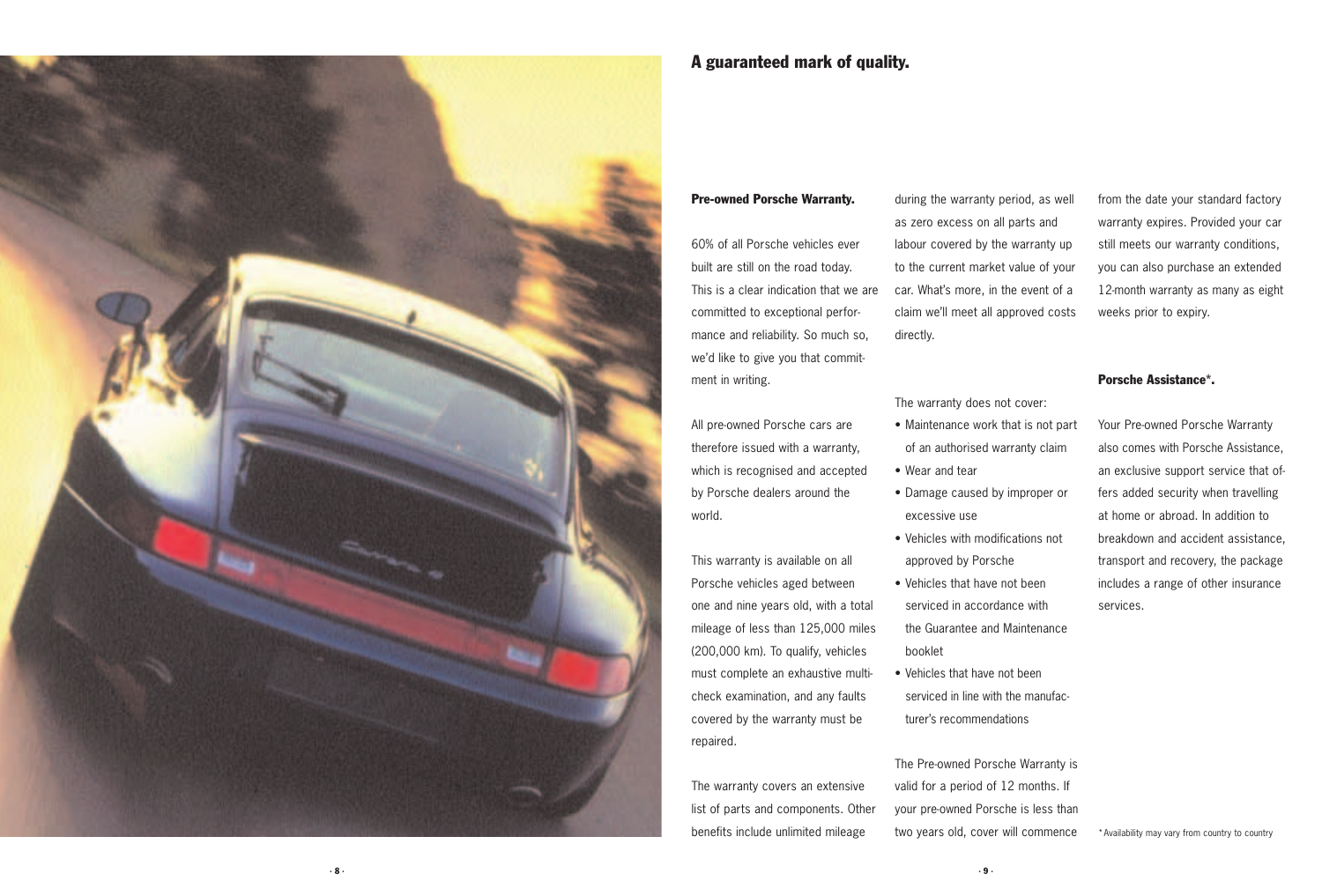

## Quality at a glance.

# The Pre-owned Porsche Warranty label.

The Pre-owned Porsche Warranty label indicates that a car is covered by our comprehensive warranty services. To qualify for the label, vehicles must comply with established Porsche standards and have successfully undergone an exhaustive series of checks. Any faults identified that are covered by the warranty must be repaired. The Preowned Porsche Warranty label is also an exclusive certificate of quality and reliability, offering peace of mind that, in the unlikely event of your Porsche developing a fault, the affected parts will be repaired or replaced.

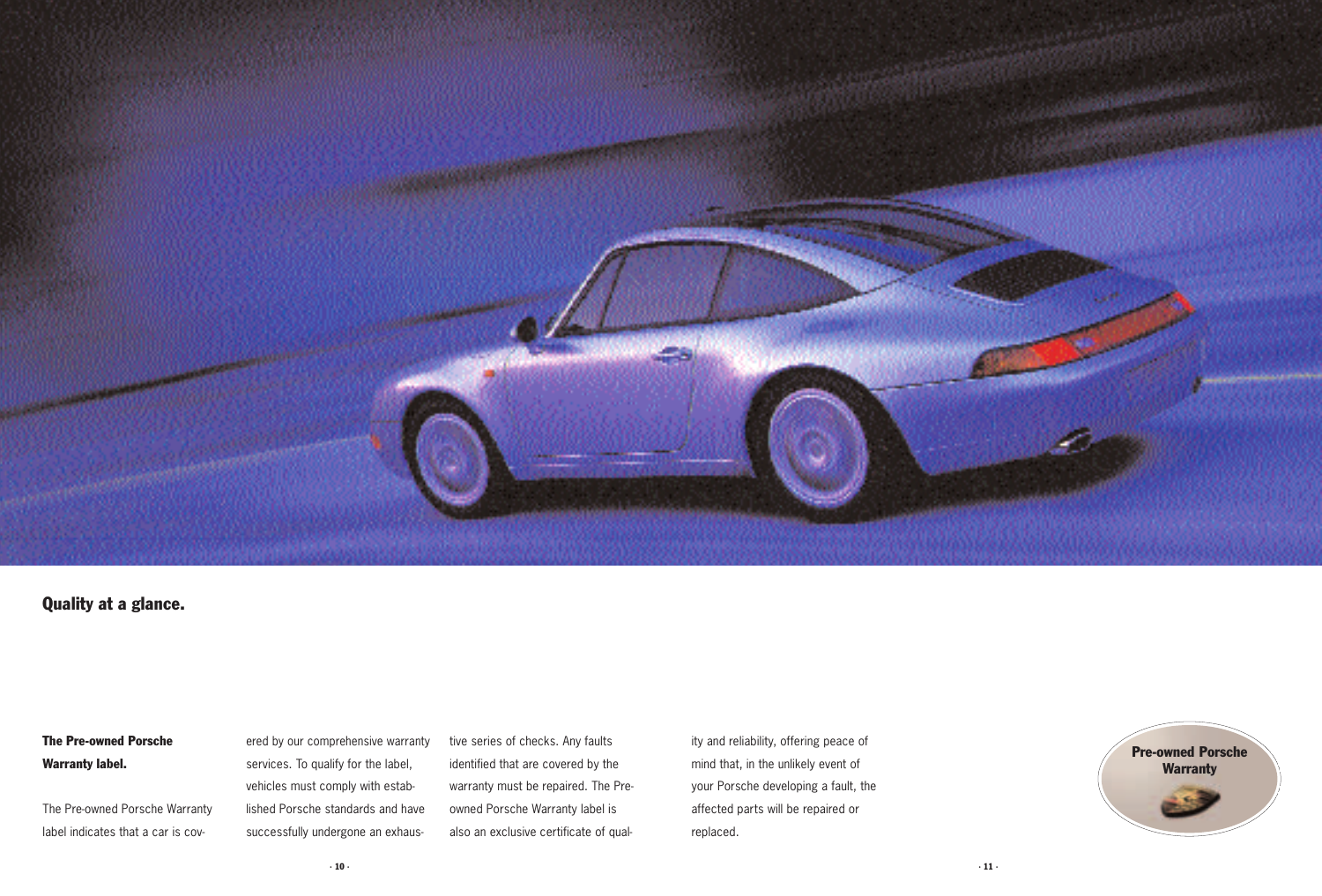# Find your Porsche at the click of a button. International Porsche Locator.

#### Looking for your dream car?

You can now search our extensive database of pre-owned Porsche cars on the International Porsche Locator at www.porsche.com using a variety of criteria including vehicle model, price and colour.

With its powerful search engine, the system can find a list of vehicles that closely match your specific requirements in a matter of seconds.

Most of these vehicles will have the Pre-owned Porsche Warranty label, which signifies that they have been checked in accordance with the usual Porsche standards. Vehicles can be sorted on the basis of a

range of criteria including year of manufacture, price band and location, and are displayed along with information on additional equipment and the relevant contact details.

Alternatively, using the International Porsche Locator, you can enter your exact search criteria and let us find your pre-owned Porsche for you. We will forward any relevant offers to you until you find a pre-owned car that fully meets your requirements.

For more information, please contact your Porsche dealer.